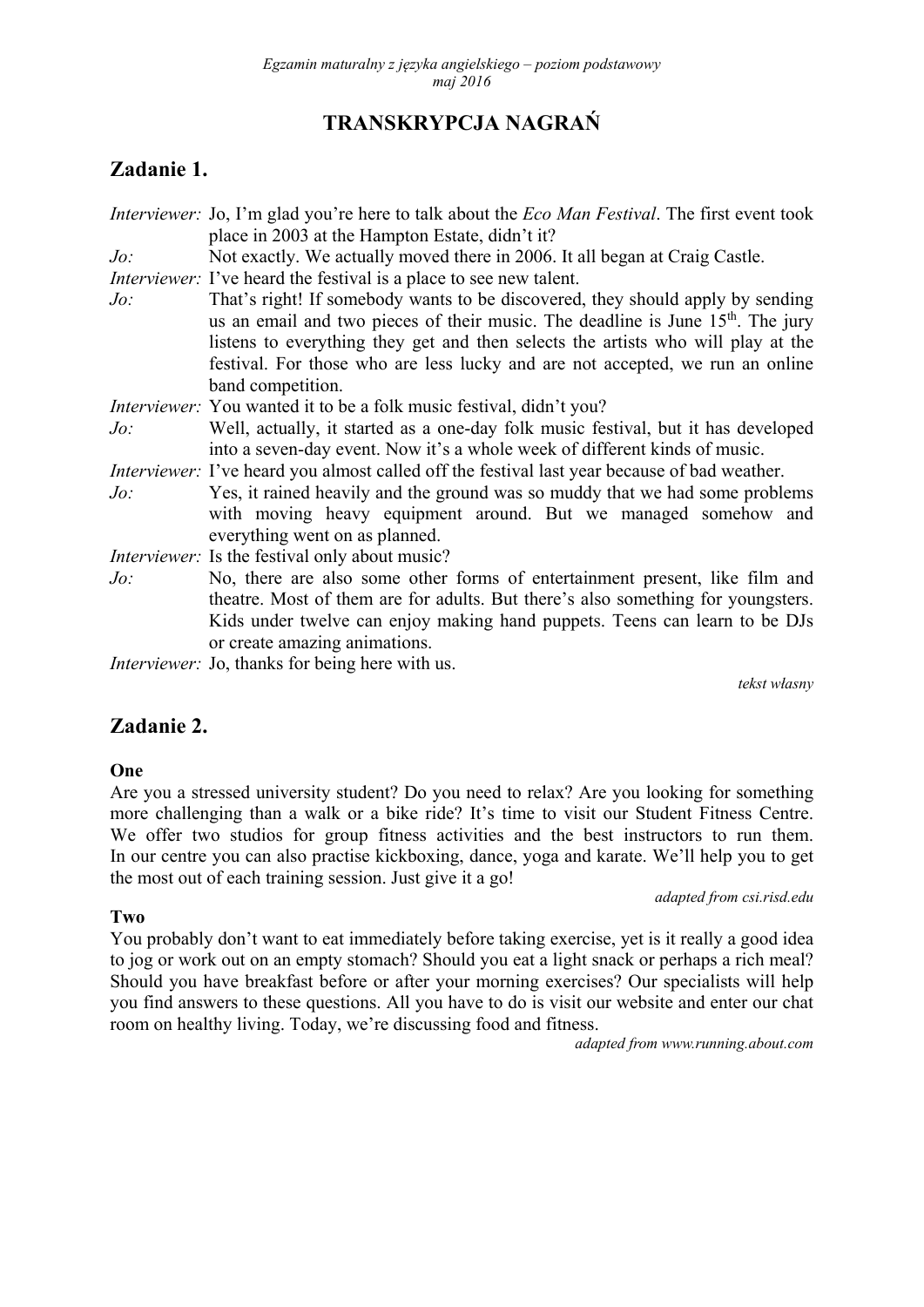## **Three**

And now the latest news. Devin Wood from Idaho got the surprise of a lifetime on Saturday when he beat hundreds of people in a fitness competition called the *Golden Gym Challenge*, and won a car. More than 400 participants took part in the event. Before the competition Devin lost about 30 kilos. He says that what helped him the most was starting a new diet and taking plenty of exercise. He also hired a coach who helped him to get into shape.

### **Four**

*adapted from www.localnews8.com* 

More and more people are deciding to change their lifestyle and do more sport. Experts say it is enough to take 10,000 steps a day to keep fit. The small and inexpensive device that I'm holding in my hand tells me how much exercise I take in my daily routine. It's called a pedometer and it counts steps. I use it every day. Why don't you try it? It's really great!

*adapted from www.wikihow.com* 

# **Zadanie 3.**

## **One**

If you are looking for good customer service, do not go to Florida Shopping Centre. The prices are really reasonable, but next time I'd rather pay double than have so much trouble. First, I had to wait three weeks for the wardrobe I bought. I thought that was the end of my problems. But no, it wasn't. After they delivered it, I noticed that it was different, much smaller, with just one door instead of two. So they had to take it back. I hope they won't damage the right one when they bring it to my place!

*adapted from http://www.complaintsboard.com/bycategory/furniture.html* 

### **Two**

If next Sunday's Country Marathon is too challenging for you, you can take part in the Team Race. It's for less experienced competitors. Each team consists of six runners, who are at least 12 years old. The teams have to cover 42 kilometres as in the marathon, but the race is much easier for individual runners. Each of them runs only a part of the race, that is seven kilometres out of forty-two. The Team Race starts at the same time as the Country Marathon.

So you can join in the fun and run alongside more experienced marathon runners. *adapted from www.visitpottercounty.com*

## **Three**

| Man: | What shall we do now? The room is almost done.                                                                                      |
|------|-------------------------------------------------------------------------------------------------------------------------------------|
|      | <i>Woman:</i> What about the CDs near the stereo?                                                                                   |
| Man: | Tom is supposed to pick them up tonight.                                                                                            |
|      | <i>Woman</i> : I think he brought too many rock CDs. Not everyone was willing to dance.                                             |
| Man: | Don't complain. They all seemed to enjoy themselves.                                                                                |
|      | <i>Woman:</i> Yes, but it's because of the food: delicious pizza, fresh salads and your sister's<br>muffins. Who wouldn't be happy? |
| Man: | Yes, you're right. But we definitely ordered too much pizza. Who's going to eat it<br>all now?                                      |
|      | <i>Woman:</i> Don't worry. We'll finish it later.                                                                                   |

#### **Four**

*tekst własny* 

A man has collected his prize money after discovering a lottery ticket worth a million pounds. Mr Talbott found a ticket with the lucky numbers marked by another person while he and his neighbour were clearing up leaves near their houses. He took the ticket to the lottery office. As no one had reported losing the ticket, Mr Talbott could collect the money.